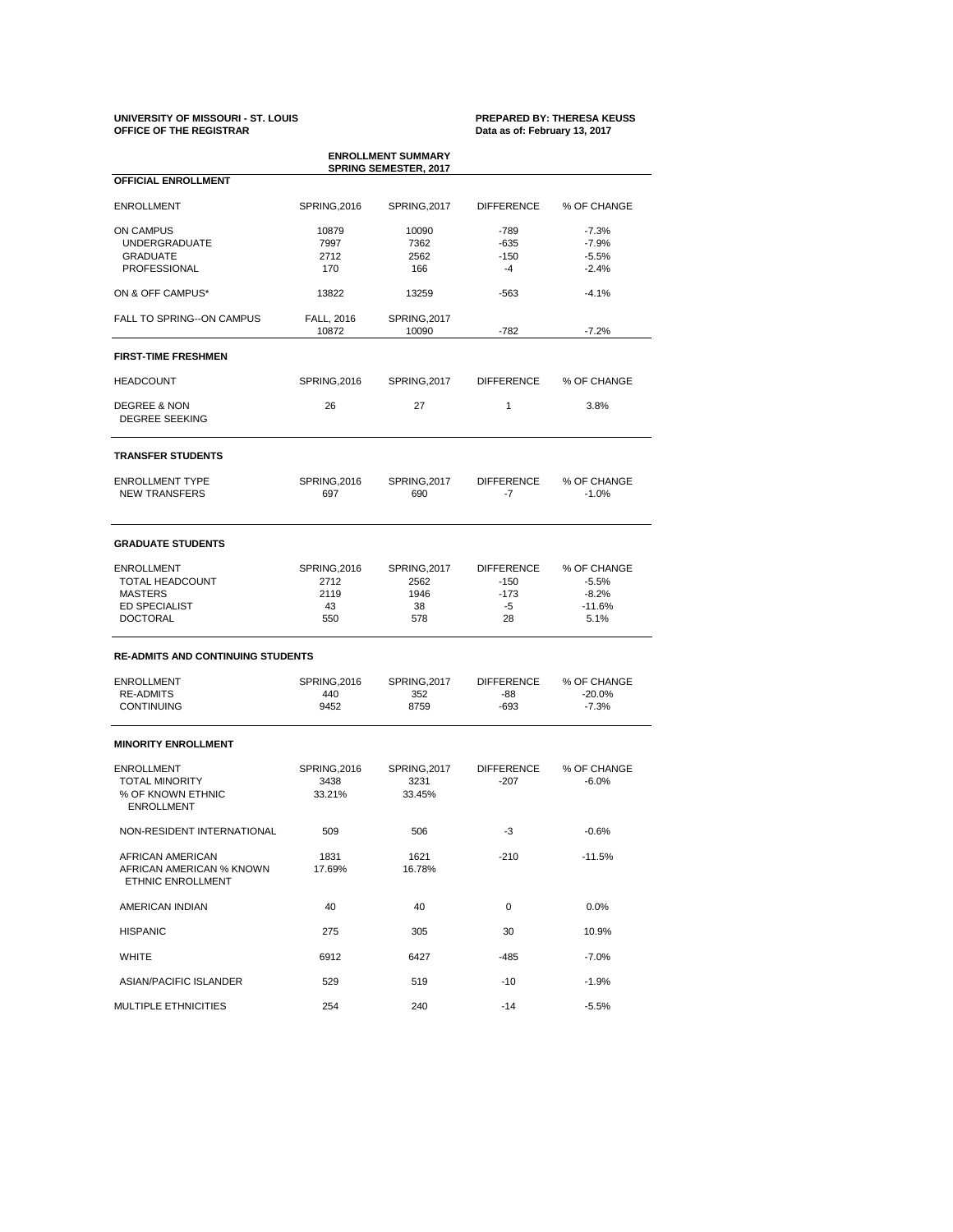#### **ENROLLMENT SUMMARY - continued**

#### **GENDER ENROLLMENT**

| <b>WOMEN</b>                | <b>SPRING, 2016</b> | <b>SPRING, 2017</b> | <b>DIFFERENCE</b> | % OF CHANGE |
|-----------------------------|---------------------|---------------------|-------------------|-------------|
| <b>UNDERGRADUATE</b>        | 4508                | 4063                | $-445$            | $-9.9%$     |
| <b>GRADUATE</b>             | 1791                | 1702                | -89               | $-5.0%$     |
| <b>PROFESSIONAL</b>         | 101                 | 100                 | -1                | $-1.0\%$    |
| <b>TOTAL</b>                | 6400                | 5865                | -535              | $-8.4%$     |
|                             |                     |                     |                   |             |
| <b>MEN</b>                  | <b>SPRING, 2016</b> | SPRING, 2017        | <b>DIFFERENCE</b> | % OF CHANGE |
| <b>UNDERGRADUATE</b>        | 3489                | 3299                | $-190$            | $-5.4%$     |
| <b>GRADUATE</b>             | 921                 | 860                 | -61               | $-6.6\%$    |
| <b>PROFESSIONAL</b>         | 69                  | 66                  | -3                | $-4.3%$     |
| <b>TOTAL</b>                | 4479                | 4225                | $-254$            | $-5.7\%$    |
|                             |                     |                     |                   |             |
| PERCENT OF TOTAL ENROLLMENT | <b>SPRING, 2016</b> | SPRING, 2017        | <b>DIFFERENCE</b> | % OF CHANGE |
| <b>WOMEN</b>                | 59%                 | 58%                 | $0\%$             | $0.0\%$     |
| <b>MEN</b>                  | 41%                 | 42%                 | 0%                | $0.0\%$     |
|                             |                     |                     |                   |             |

#### **CREDIT HOURS AND FULL-TIME EQUIVALENCY**

| <b>CREDIT HOURS</b> | SPRING, 2016 | SPRING.2017 | <b>DIFFERENCE</b> | % OF CHANGE |
|---------------------|--------------|-------------|-------------------|-------------|
| ON CAMPUS           | 108403       | 102029      | -6374             | -5.9%       |
| RESIDENCE CENTERS   | 2389         | 2390        |                   | $0.0\%$     |
| VIDEO CREDIT        |              |             |                   | ΝA          |
| ON CAMPUS TOTAL     | 108403       | 102029      | -6374             | $-5.9\%$    |

| FULL-TIME EQUIVALENCY   | <b>SPRING, 2016</b> | <b>SPRING, 2017</b> | <b>DIFFERENCE</b> | % OF CHANGE |
|-------------------------|---------------------|---------------------|-------------------|-------------|
| ON CAMPUS               | 7601.6              | 7149.7              | $-451.9$          | $-5.9\%$    |
| <b>FULL-TIME STATUS</b> | <b>SPRING, 2016</b> | <b>SPRING, 2017</b> | <b>DIFFERENCE</b> | % OF CHANGE |
| <b>WOMEN</b>            | 3664                | 3505                | $-159$            | $-4.3%$     |
| MEN                     | 2676                | 2552                | $-124$            | $-4.6%$     |
| <b>PART-TIME STATUS</b> | <b>SPRING, 2016</b> | SPRING, 2017        | <b>DIFFERENCE</b> | % OF CHANGE |
| <b>WOMEN</b>            | 2736                | 2360                | $-376$            | $-13.7%$    |
| <b>MEN</b>              | 1803                | 1673                | $-130$            | $-7.2\%$    |